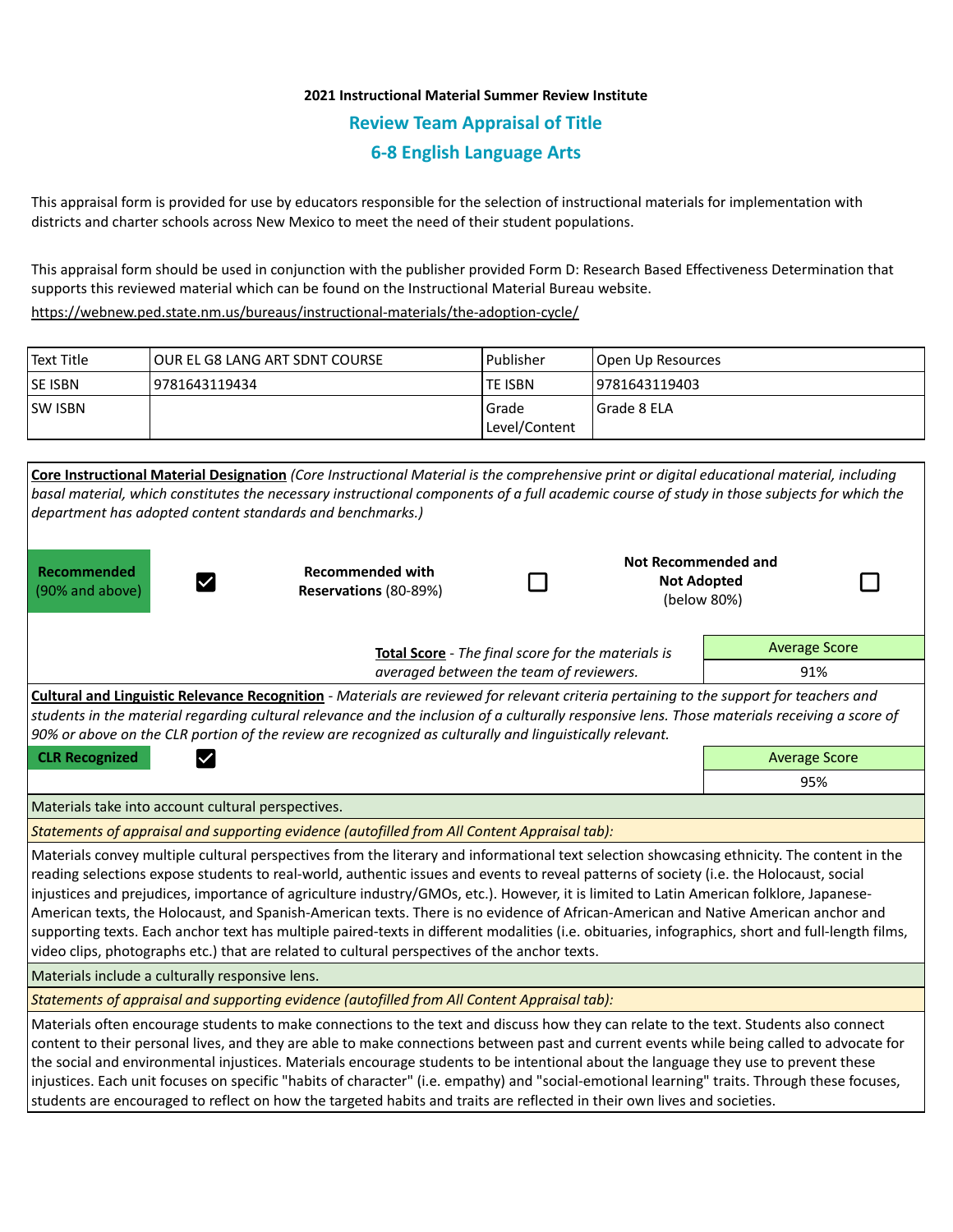**Standards Review** *- Materials are reviewed for alignment with the state adopted content standards, benchmarks and performance standards.*

Average Score

89%

#### Materials align with grade level ELA standards overall.

*Statements of appraisal and supporting evidence:* 

The materials reflect the strands of the ELA grade-level standards. The standards are stated in each lesson of the unit and the alignment between the standards and the lessons is evident. The materials outline which standards will be addressed in which module, and there is representation of the CCSS strands throughout each module. Additionally, the learning targets (which align to the standards) are written in a student-friendly manner. The teacher is provided with guiding questions to support instruction of the standards and is also provided with multiple materials to grasp the holistic flow of the lesson. Materials allow students to read, think, discuss, and write about topics in an integrated manner that shows the interconnectivity of the standards. In general, the materials show an attempt to cover the full scope of both Common Core and NM standards (as evidenced by the authentic Latin American folklore and Spanish-based texts). However, there is not any explicit analysis of Native American texts.

Materials align to reading standards.

## *Statements of appraisal and supporting evidence:*

The reading standards are reflected in the materials and focus on the prevalent plot elements such as theme, POV, character and setting and how the author conveys these elements through particular details in the text (tone, dramatic irony, verbal irony, pun, word choice, dialogue, sensory details, and pacing). Throughout the school year, students are exposed to a variety of text structures and genres that are specifically addressed in the grade-level standards. Through the use of formative and summative assessments (i.e. entrance tickets, exit tickets, quickwrites, note-catchers, and performance tasks), students attain reading comprehension through higher-level, analytical thinking. Though the materials cover most of the reading standards, they do not provide opportunities for students to interact with and comprehend dramas and plays, which are essential text structures and genres. Additionally, the materials also lack Native American texts, which highly reflect New Mexico state standards.

Materials align to writing standards.

## *Statements of appraisal and supporting evidence:*

The materials provide opportunities for students to write in a variety of text structures. This is evident in their Entrance Tickets, QuickWrites, Constructed Responses, Exit Tickets and Culminating Writing Tasks. Extended writing tasks focus on narrative writing, compare and contrast writing, problem-solution writing, argumentative writing and informative writing. Students are able to go through the writing process by participating in planning, drafting, revising, publishing, and reflection exercises. Each writing task integrates other subject areas such as agriculture, health, and history. Students conduct short research projects with instruction on finding and using credible sources, academic honesty, plagiarism, and in-text citations. Though the materials align to most of the writing standards, they do not provide opportunities for students to define, identify, and distinguish between primary and secondary sources. Additionally, the materials have multiple recommendations on how to use technology to publish and assess writing, but they only have one built-in lesson that utilizes technology in the publication of students' writing for assessment and collaboration.

Materials align to speaking and listening standards.

*Statements of appraisal and supporting evidence:* 

The materials elicit multiple opportunities to participate in pair, small group and whole group text-based discussions to help students further acquire new knowledge regarding each module's targeted topic. Students are given various opportunities to delineate a speaker's argument and analyze a speaker's claim, counterclaim and soundness of evidence and reasoning. The materials allow students to critique their peers within a discussion while also being able to reflect on their own strengths and weaknesses as they progress toward a specific goal. Though the instructional materials adequately cover most of the speaking and listening standards, they do not provide detailed scaffolding (i.e., graphic organizers to prepare for a discussion, student-handouts outlining norms of collegial discussions). Additionally, the materials do not connect heritage language to English speech patterns and do not facilitate students in orally comparing and contrasting accounts of the same events, which are essential to NM State Standards.

Materials align to language standards.

*Statements of appraisal and supporting evidence:*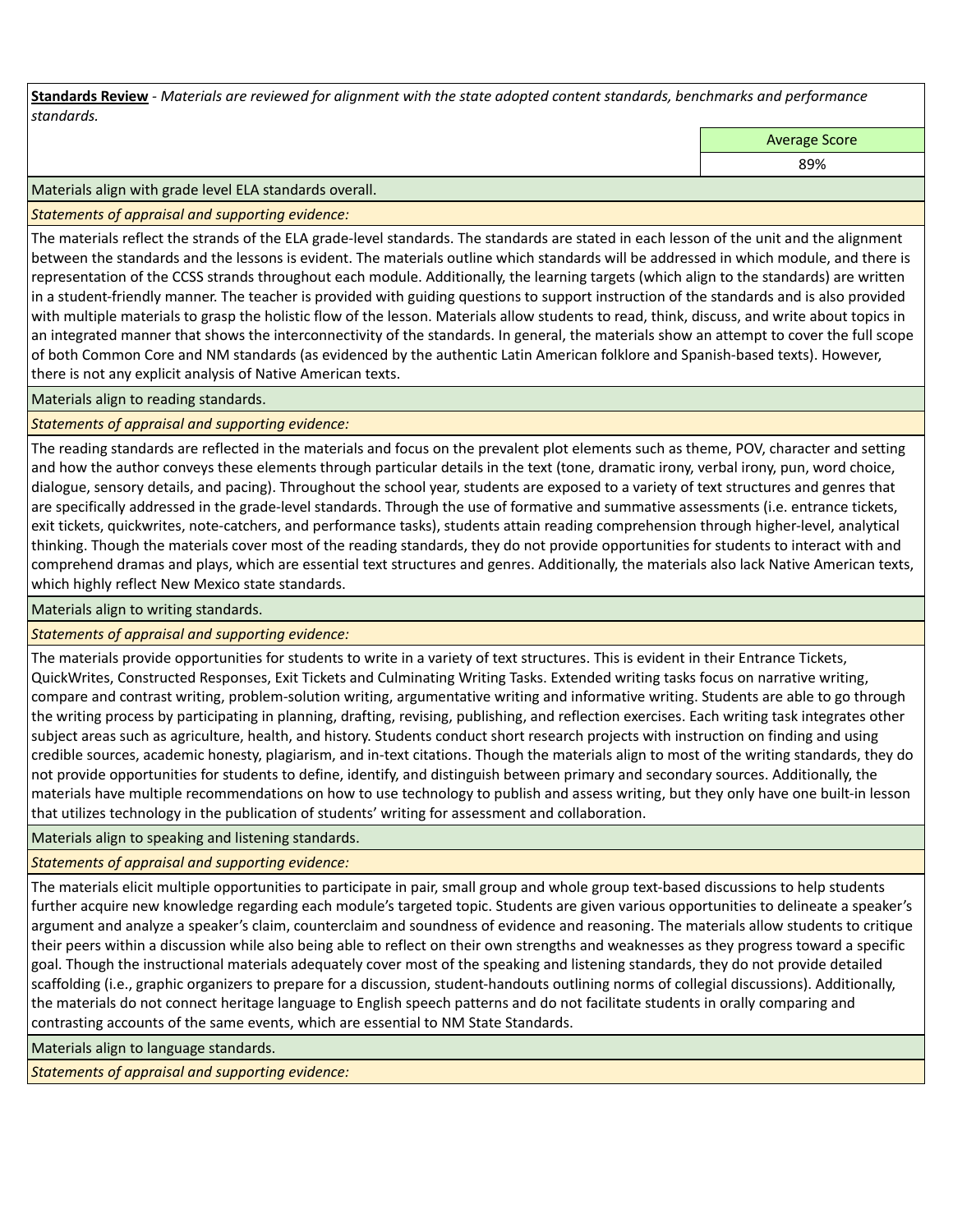Students learn the language standards through consistent use of Language Dives in every unit in every module. Students are supported in acquiring language skills through sentence frames and sentence strips, which provide the structure necessary for students in writing and speaking tasks. Students acquire academic and domain-specific vocabulary words through the use of context clues, unlocking connotative meaning, use of grade level affixes and roots and predetermination of words using the dictionary. Although the materials do promote student revision for spelling, there are few practice activities and direct instruction opportunities to help students understand appropriate spelling patterns for their grade-level. Additionally, there are few practice activities to help students use an ellipsis to indicate a pause or omit part of a direct quote, and limited activities that focus on allusion.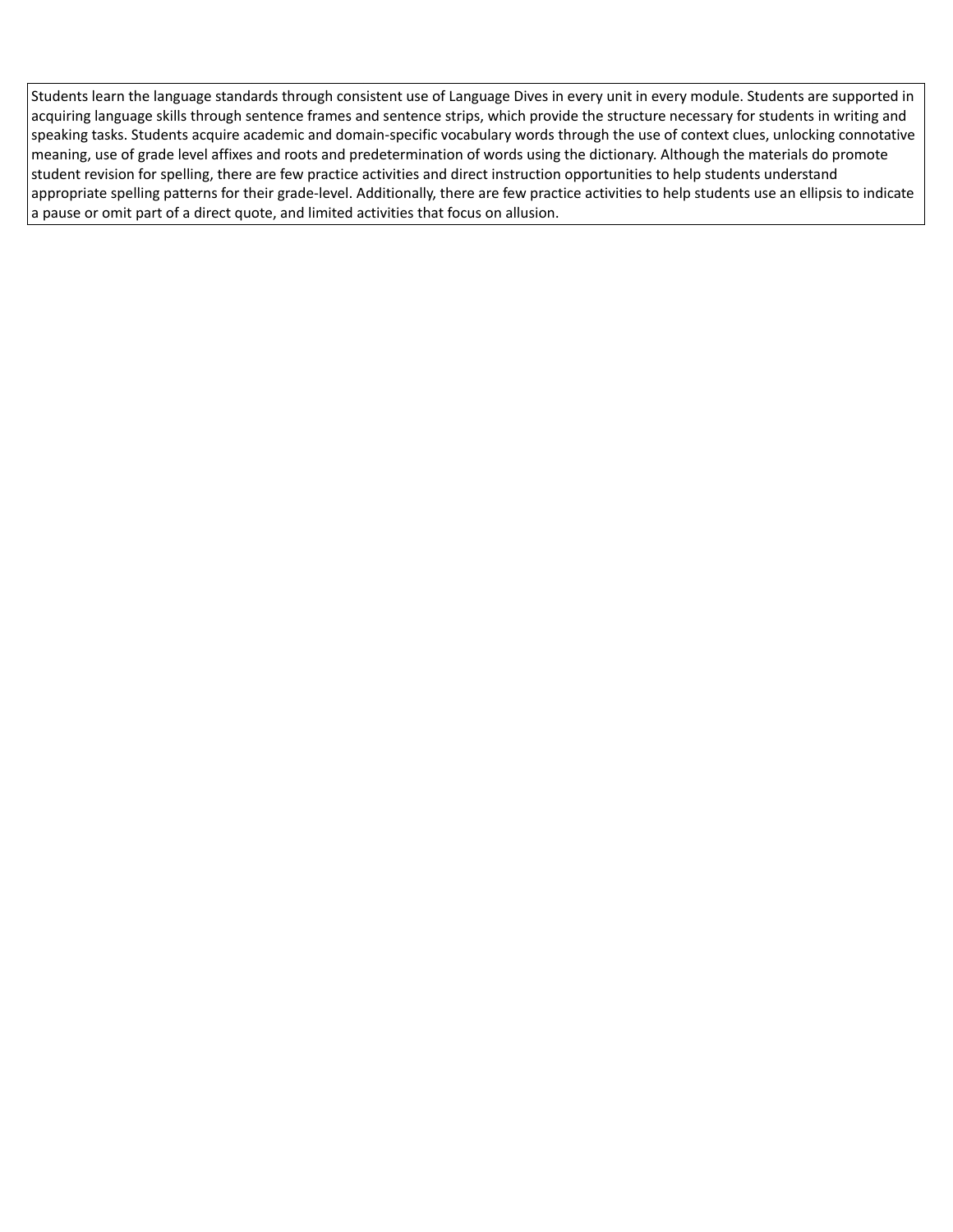**ELA Content Review** *- Materials are reviewed for relevant criteria pertaining to the support for teachers and students in the specific content area reviewed.*

Average Score

95%

Materials provide a selection and range of high-quality texts worthy of students' time and attention, exhibiting exceptional craft and thought and/or providing useful information.

*Statements of appraisal and supporting evidence:* 

The reading materials are presented to students in a logical progression that supports them in independently and collaboratively building knowledge. Materials provide a range of unique genres, like graphic novels and real-life obituaries, to reach a wide-range of students. The content in the reading selections expose students to real-world, authentic issues and events to reveal patterns of society. Critical reflection transpires through rigorous discussion and writing tasks that build knowledge surrounding a certain topic. The selections are free from stereotypes and bias, using positive language to describe differing cultures and perspectives. The diversity of topics reaches a wide-range of students' interests, enhancing engagement in the classroom. The materials do not provide drama reading selections.

Questions in the materials are high-quality text-dependent and text-specific questions. The overwhelming majority of these questions are text-specific and draw student attention to the particulars in the text.

## *Statements of appraisal and supporting evidence:*

Questions in the materials are high-quality text-dependent and text-specific questions, reflecting both explicit and inferential responses, and utilizing both multiple-choice and constructed-response formats. The overwhelming majority of these questions are text-specific, requiring textual evidence, and they draw the student's attention to the particulars in the text that are necessary for analysis. Materials effectively sequence text-based questions to allow for a natural progression of rigor rooted in Bloom's Taxonomy and Costa's Level of Questioning. The questions within an activity are connected to one another, build upon one another, and increase in depth.

Materials provide scaffolding and supports to enable students' learning of English language arts.

## *Statements of appraisal and supporting evidence:*

Scaffolding activities occur in an effective pattern throughout the modules in the progression of formative to summative tasks. Repeated scaffolds reinforce student expectations across units, promoting students' academic progress. There are alternative lessons and modified lessons that support English Language Learners. Teachers are provided with suggestions for accommodating the needs of all students through differentiated instruction. Teachers are encouraged to follow IEPs and collaborate with special education staff members to ensure student success on performance tasks for special needs students. To conceptualize student learning, students are presented with an exemplar model of the expected writing task and an outline that guides them to achieve the same outcome. However, materials do not provide as many models and guides for speaking and listening tasks as they do for the writing tasks.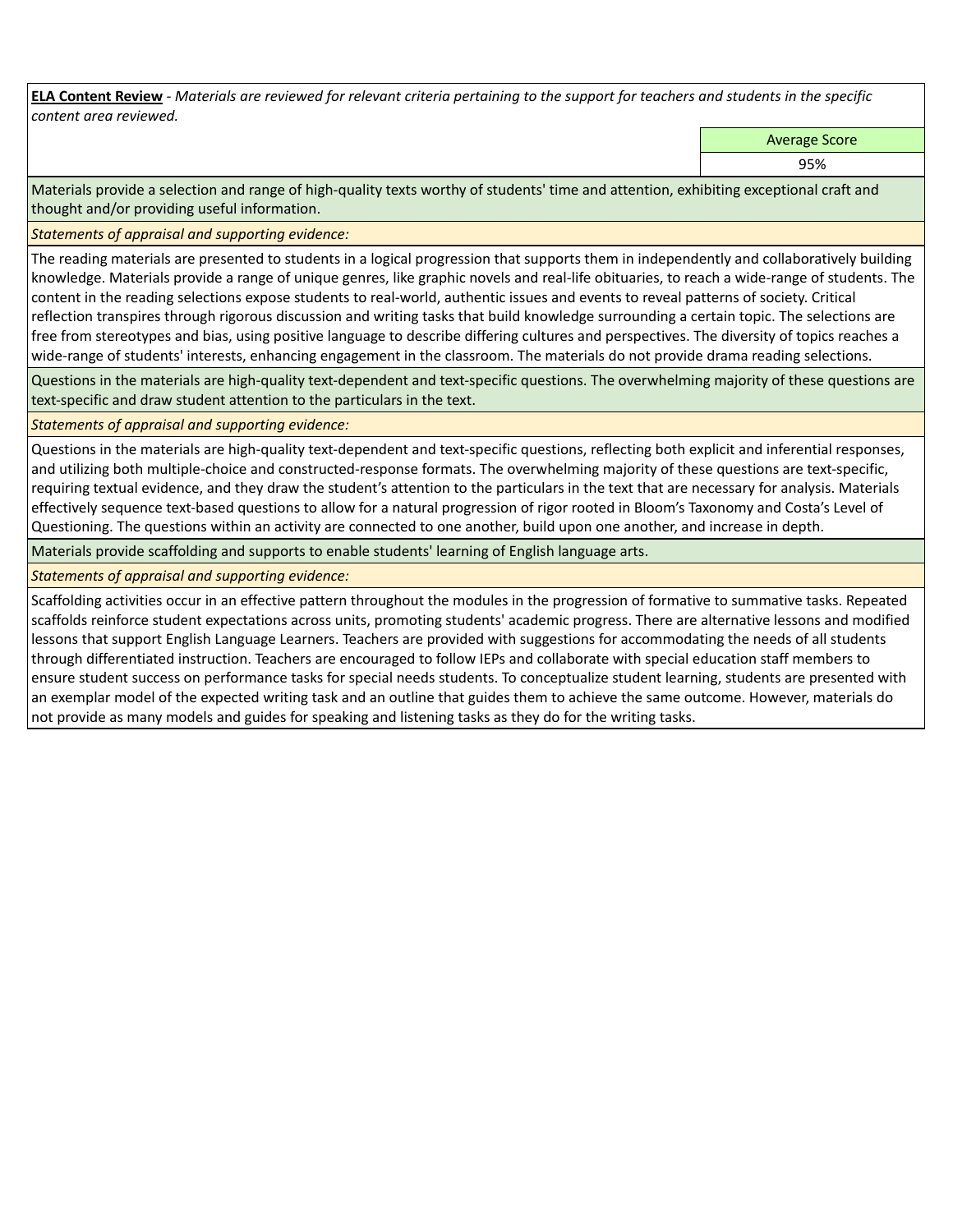**All Content Review** *- Materials are reviewed for relevant criteria pertaining to the support for teachers and students in the material regarding the progression of the standards, lesson structure, pacing, assessment, individual learners and cultural relevance.*

Average Score

98%

Materials are coherent and consistent with the standards that all students should study in order to be college and career ready.

*Statements of appraisal and supporting evidence:*

Materials cover the full intent of common core grade-specific standards for all students, including ELLs and advanced learners. Materials provide a collective list of the reading, writing, listening and speaking, and language standards that will be covered in each module. Alongside the list of standards, materials provide a collective list of lessons for every unit in each module. Each lesson has an organized flow of the unit that lists the focus standards, supporting standards, ongoing assessments, opportunities to extend learning, collaborative activities, technology and multimedia integration, vocabulary, work time, and homework. Finally, the curriculum map includes lists of lessons and activities across modules and units in various texts.

Materials are well designed and take into account effective lesson structure and pacing.

*Statements of appraisal and supporting evidence:*

The materials provide a detailed overview for each unit of study that helps the teacher pace instruction appropriately. In this overview, teachers can see the progression of skills as expressed in the daily learning targets and ongoing assessments. The outline provides a wellcrafted sequence of instruction in the daily lessons (opening, work time, closing and assessment, and homework) and in the unit as a whole. Each lesson starts with a collective list of the standards, supporting standards, daily objectives, and assessments. Then, each lesson outlines a flow of instruction, opportunities to extend learning for higher-achieving students, and suggestions for how the teacher can support all students including ELLs and struggling readers. Most lessons contain daily language objectives for students with differentiated instruction opportunities within the "Opportunities to Extend Learning" section or "Support All Students" section of the lesson plan. The structure of the lessons, language dives, quickwrites, and checklists, maintain the same visual layout throughout each unit and lesson, creating consistent routine in instruction.

Materials support teacher planning, learning, and understanding of the standards.

*Statements of appraisal and supporting evidence:*

At the end of each lesson, materials give educators guidance on how to adequately prepare for the following day's lesson. Within each lesson, educators are guided on how to implement appropriate strategies to help students' academic development through guided questions, strategic grouping, and collaborative work. For every lesson, there are explicitly stated standards that communicate the learning targets. The materials show examples of how the standards unfold in the lesson.

Materials offer teachers resources and tools to collect ongoing data about student progress on the standards.

*Statements of appraisal and supporting evidence:*

At the end of every unit, there is a standard-based reflection that provides an opportunity for teachers to give intentional feedback to students. Students explain the progress they have made toward particular learning goals. Throughout the modules, consistent formative and summative assessments allow teachers to keep track of the progress of the students. Although the materials do provide scoring guides, they do not inform teachers on how to interpret students' scores, nor reteach skills based on those scores.

Materials support effective use of technology to enhance student learning.

*Statements of appraisal and supporting evidence:*

At the beginning of each module, there is a section that outlines opportunities for digital learning. It clearly states the digital tool, the purpose of the tool, the suggested use of the tool, and the website where the teacher can locate the digital resource.

Materials can be easily customized for individual learners.

*Statements of appraisal and supporting evidence:* 

Each module contains a performance task. For each performance task, there are two sections titled "Options for Students" and "Options for Teachers". This section outlines various options students and teachers can choose from to customize the materials to meet the diverse needs in the classroom. For all modules, materials present an overview of the unit as well as the expected performance as a culmination of each unit. It presents the summary of task, the format, the CCS standards addressed through the task, student-friendly writing invitation/task description, key criteria for success, options for students, and options for teachers. All of these are rooted in the collection of the texts incorporated in the unit.

Materials give all students extensive opportunities and support to explore key concepts.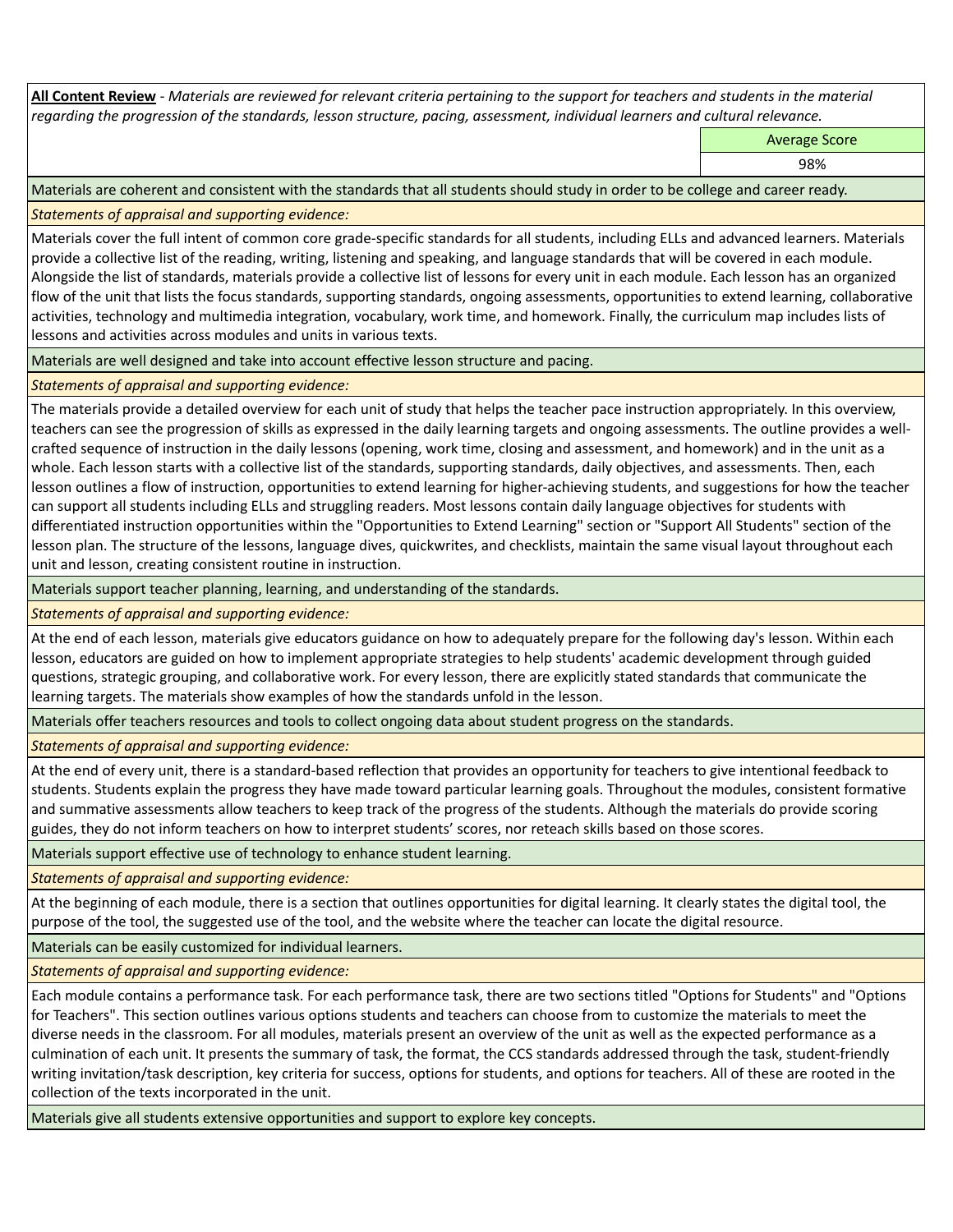*Statements of appraisal and supporting evidence:*

The materials come with booklets that give alternative lessons and activities for ELLs. Additionally, each lesson consists of a section titled "Support All Students", which includes all learners. Within this section, there are differentiated versions of questions that teachers can ask based on the students' progress or learning needs.

Materials take into account cultural perspectives.

*Statements of appraisal and supporting evidence:*

Materials convey multiple cultural perspectives from the literary and informational text selection showcasing ethnicity. The content in the reading selections expose students to real-world, authentic issues and events to reveal patterns of society (i.e. the Holocaust, social injustices and prejudices, importance of agriculture industry/GMOs, etc.). However, it is limited to Latin American folklore, Japanese-American texts, the Holocaust, and Spanish-American texts. There is no evidence of African-American and Native American anchor and supporting texts. Each anchor text has multiple paired-texts in different modalities (i.e. obituaries, infographics, short and full-length films, video clips, photographs etc.) that are related to cultural perspectives of the anchor texts.

Materials include a culturally responsive lens.

*Statements of appraisal and supporting evidence:*

Materials often encourage students to make connections to the text and discuss how they can relate to the text. Students also connect content to their personal lives, and they are able to make connections between past and current events while being called to advocate for the social and environmental injustices. Materials encourage students to be intentional about the language they use to prevent these injustices. Each unit focuses on specific "habits of character" (i.e. empathy) and "social-emotional learning" traits. Through these focuses, students are encouraged to reflect on how the targeted habits and traits are reflected in their own lives and societies.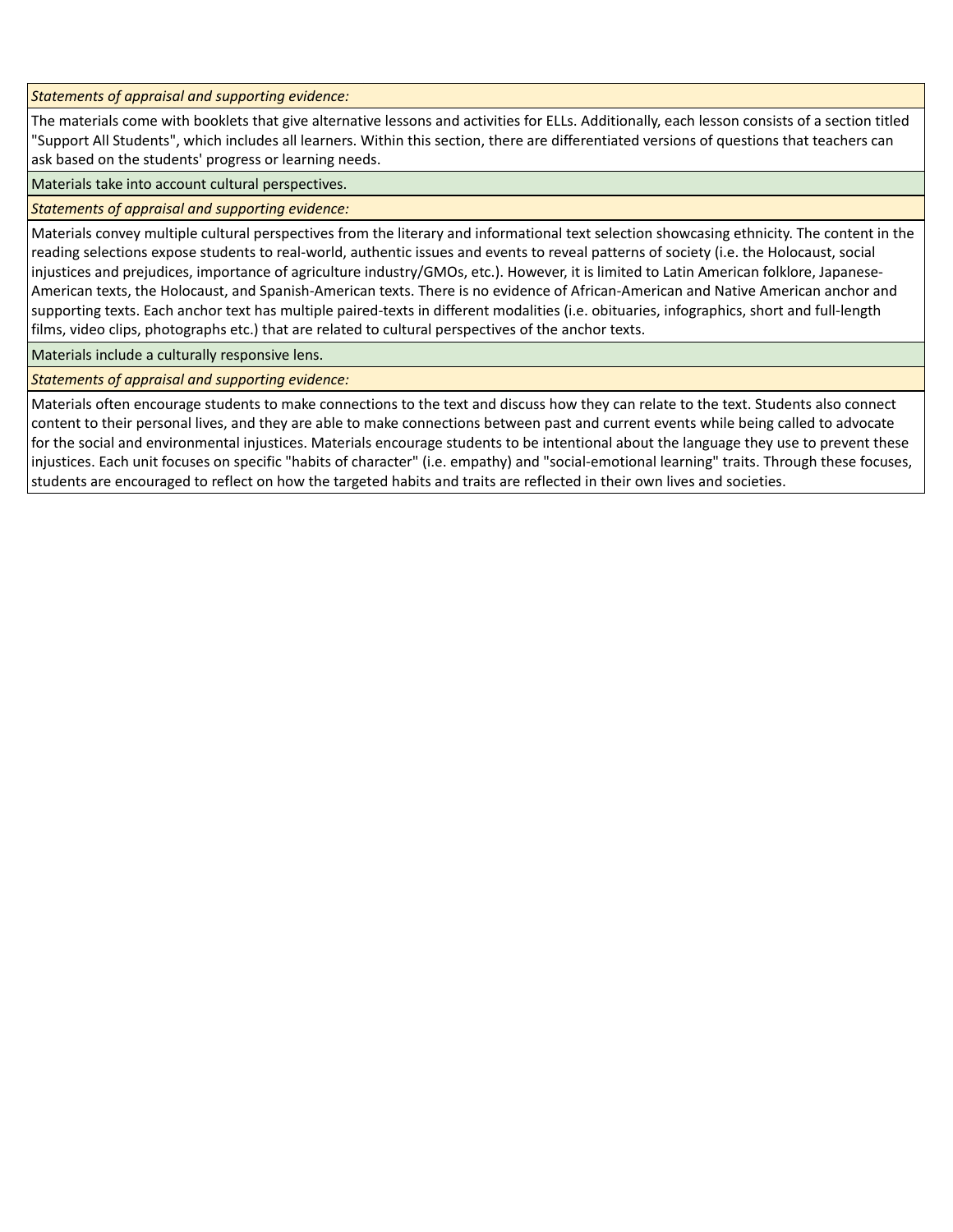**Reviewers' Professional Summation** *- These materials are reviewed by Level II and Level III educators from across New Mexico. The reviewers have brought their knowledge, experience and expertise into the review of these materials. They offer here their individual summary of the material as a whole.*

Reviewer #: 43

*Background and experience:*

I am a Level-III ELA teacher with 10 years teaching experience. I have a BA in Secondary Education, majoring in English, and a Master's degree in Communications, majoring in Applied Media Studies. Currently, I am teaching English Language Arts to sixth grade through eighth grade middle school students on the reservation.

#### *Professional summary of material:*

The curriculum in general targets the full scope of common core ELA standards (i.e., teacher guide, ELL support booklet, teacher's resource material, student workbook, etc.), but not quite so much the NM state standards. There is consistency with the organized routine exhibiting the list of the focus standards, supporting standards, ongoing assessments, opportunities to extend learning, collaborative activities, technology and multimedia integration, vocabulary building, work time, and homework support for families across all modules. The scaffolding activities come through an effective pattern throughout the student workbook, which provide data collection of students' understanding and progress. The content in the reading selections expose students to real-world, authentic issues and events. However, materials lack in Native American texts, which is an essential component of the NM state standards. There are great language dives and grade-specific tasks that are not isolated to the students' writing and speaking and listening tasks.

Reviewer #: 44

*Background and experience:*

I have been a high school ELA teacher for 27 years in New Mexico public schools. I have taught all grade levels in high school and team taught inclusion classes for 24 years. I have been an AP English Literature and Composition teacher for the past 12 years. I have been the ELA department chair for the past ten years. I have been on the district textbook adoption committee for several years in the past. I have led many lessons for professional development for not only my department but also for the entire school around literacy. I continue to work closely with several other ELA teachers throughout our district to ensure alignment. I also started alignment meetings between my high school and our feeder middle schools to ensure standard alignment; I continue to lead that forum.

#### *Professional summary of material:*

This curriculum has four modules that include a teacher guide, a separate guide for ELLs, supporting materials for the teacher and students, and various student texts. It also includes a digital student workbook. Overall, it is a comprehensive program that teachers can follow without having to create or even make their own materials. This grade level aligns with the standards and directly shows the teachers when and how they are connected. Along with these connections, lessons provide alternative assessments and assignments that are also scaffolded for differentiation. Family resources are also included in the homework section of the materials that provide an effective guideline for success. The program includes ample graphic organizers, language dives, and technology throughout each module and does cover a variety of cultural experiences. Reading, writing, speaking, listening, and language are covered within each of the four modules. However, this grade level does not include Native American literature within its modules, which is part of the NM State Standards.

Reviewer #: 45

#### *Background and experience:*

I graduated from UNM with a bachelor's degree in elementary education and an emphasis in science and language arts and from ENMU with a master's degree in curriculum and instruction with an emphasis in literacy education. I have my Level III NMPED Teaching License and have been teaching middle school ELA for the past 8 years. In addition to my educational and career experience, I have also conducted, presented, and published literacy research regarding the impact of situated literacy on student achievement in the literacy classroom.

*Professional summary of material:*